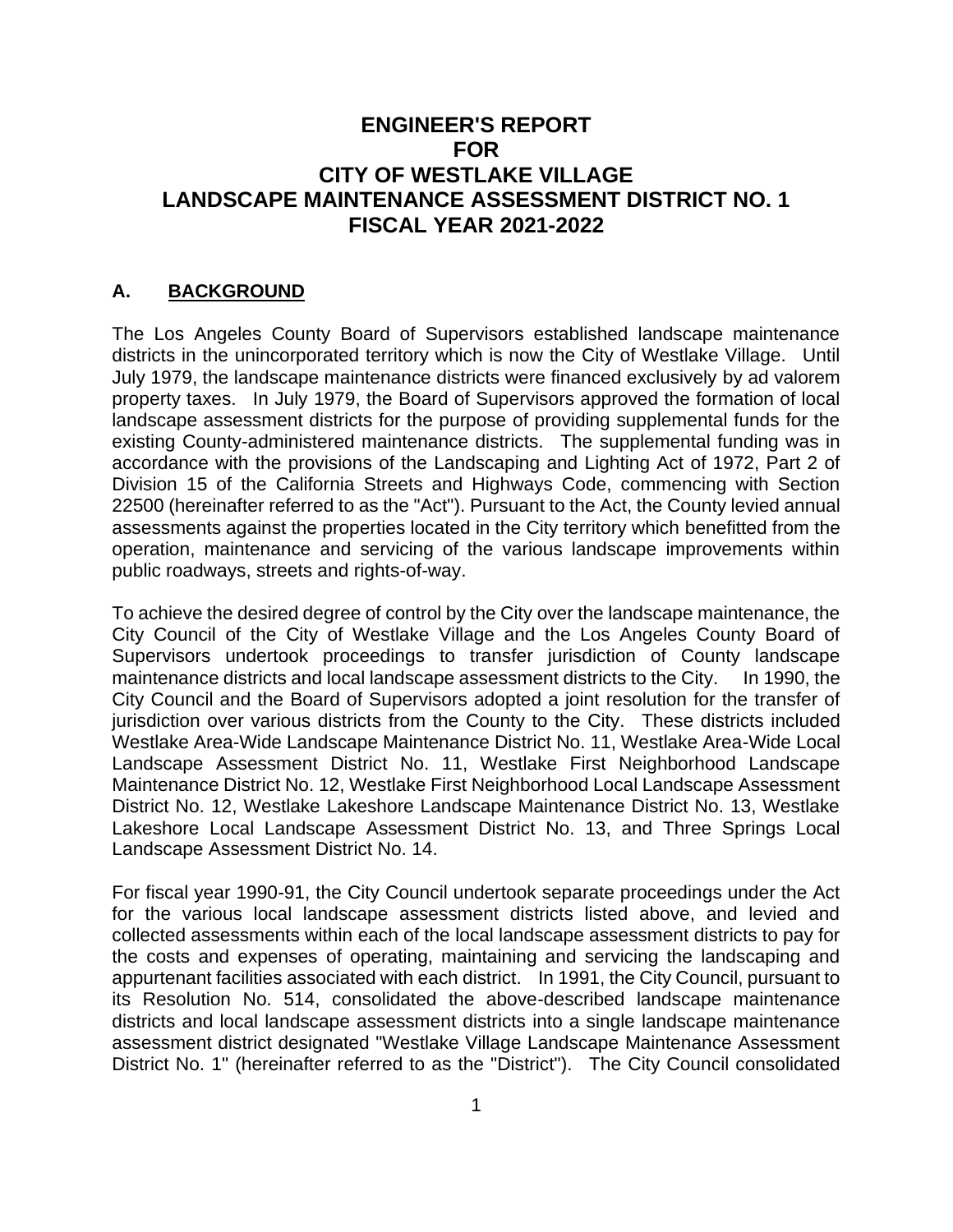the districts to streamline the administrative process and improve efficiency and effectiveness in the execution of the Citywide landscape maintenance program.

This report provides the annual summary of estimated costs for the District for the fiscal year commencing July 1, 2021 and ending June 30, 2022. This report is prepared in compliance with the requirements of Article 4, Chapter 1 of the Act and presents the engineering analysis for the 2021-2022 fiscal year for the District.

#### **B. DESCRIPTION OF THE IMPROVEMENTS**

The improvements can be briefly described as the operation and maintenance of streets and sidewalks within the City, including: the installation, operation, maintenance and servicing of landscaping, including trees, shrubs, grass and other ornamental vegetation, and appurtenant facilities, including irrigation systems and drainage devices, located in public roadways, streets and rights-of-way within the boundaries of the City.

"Operation" means the furnishing of contract administration and inspection services as well as assessment engineering and legal services associated with necessary assessment district proceedings.

"Maintenance" means the furnishing of services and materials for the ordinary and usual maintenance, operation and servicing of roadway landscaping and appurtenant facilities, including repair, removal or replacement of all or part of any of the landscaping or appurtenant facilities; providing for the life, growth, health and beauty of the landscaping, including cultivation, irrigation, trimming, spraying, fertilizing and treating for disease or injury; the removal of trimmings, rubbish, debris and other solid waste; and the cleaning, sandblasting and painting, landscaping, and appurtenant facilities to remove or cover graffiti. Maintenance activities will include, but not be limited to, watering, fertilization, mowing, weed control, tree trimming, rodent/insect/disease control, reseeding, irrigation, dethatching, removal and replacement of dead growth, maintenance of complete automatic irrigation control and irrigation distribution facilities and all other necessary work to operate and maintain the roadway landscaping and appurtenant facilities within the District.

"Servicing" means the furnishing of electric current, energy or gas for the operation of the appurtenant facilities and the furnishing of water for the irrigation of the landscaping and the maintenance of any of the appurtenant facilities.

The contract agreement with the City's landscape maintenance contractor, as well as district maps, plans and specifications for the improvements are on file in the office of the City Clerk at City Hall and are incorporated herein by reference. The referenced material indicates the general nature, locations and extent of the street and roadway landscaping and appurtenant facilities and the exterior boundaries of the District.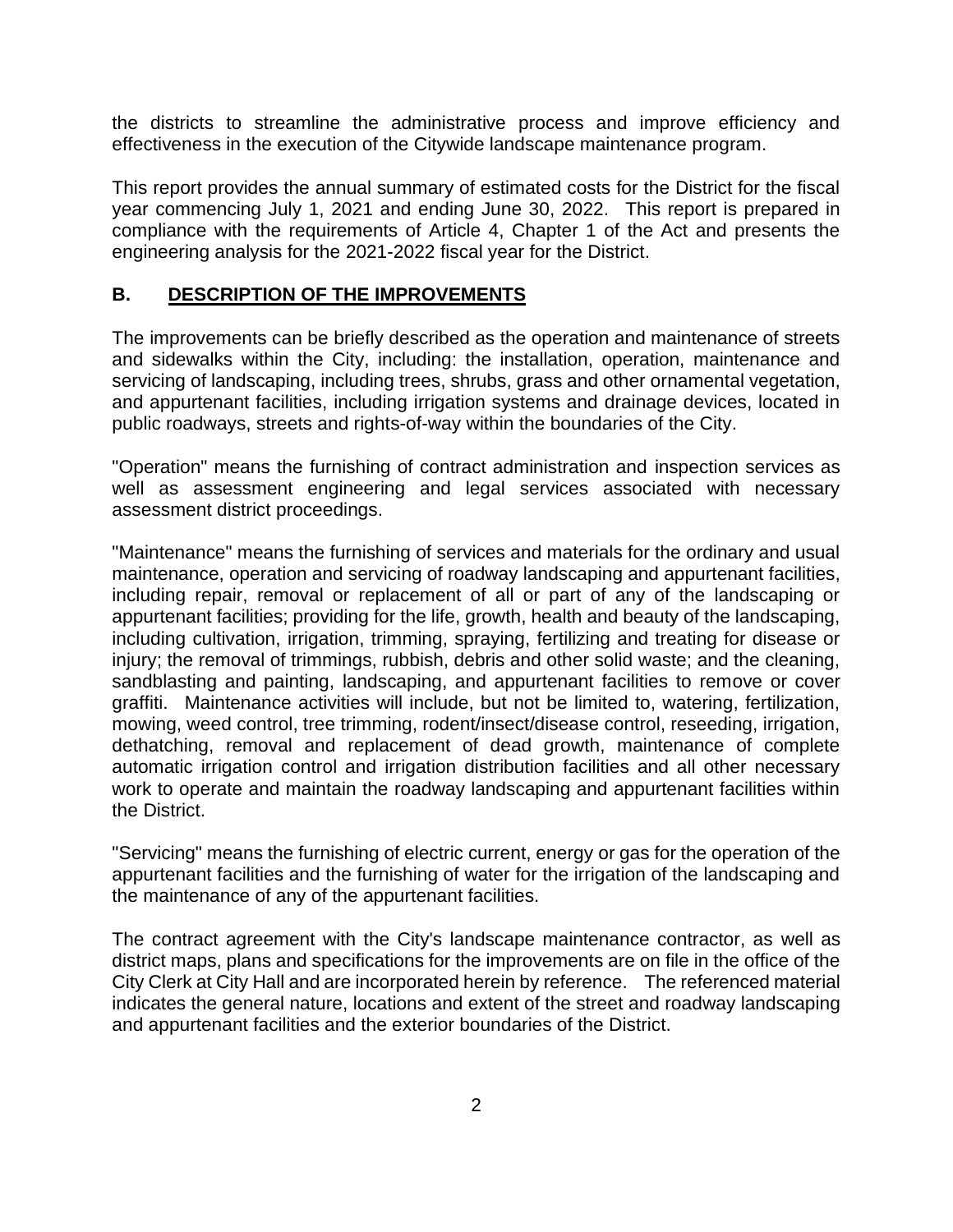Proposed new improvements or substantial changes to the existing improvements to be provided include the installation of street landscaping, including tree replacement; the operation, maintenance and servicing of such landscaping; and the rehabilitation of the irrigation system and installation of hardscape improvements along certain arterial streets within the District. The designated arterial streets include Agoura Road, Lakeview Canyon Road, Lindero Canyon Road, Russell Ranch Road, Thousand Oaks Boulevard and Triunfo Canyon Road.

Reference is made to the Diagram of the District (see Appendix "A") which indicates the exterior boundaries of the District and the boundaries of the zones within the District. The lines and dimensions of each parcel of land within the boundary of the District conform to those shown on the Los Angeles County Assessor's maps which are incorporated herein by reference.

#### **C. Zones**

The Act provides that the diagram and assessment may classify various areas within an assessment district into different zones where, by reason of variations in the nature, location and extent of the improvements, the various areas will receive differing degrees of benefit from the improvements. A zone shall consist of all territory which will receive substantially the same degree of benefit from the improvements.

Four separate benefit zones have been established for the District. The four zones correspond to the four original local landscape assessment districts which were taken over from the County by the City as follows:

- Zone 1- Arterial Street Medians and Parkways, including Agoura Road, Lakeview Canyon Road, Lindero Canyon Road, Thousand Oaks Boulevard, Russell Ranch Road, and Triunfo Canyon Road (the boundaries of Zone 1 correspond to the boundaries of Westlake Area-Wide Local Landscape Assessment District No. 11).
- Zone 2 First Neighborhood Community (the boundaries of Zone 2 correspond to the boundaries of Westlake First Neighborhood Local Landscape Assessment District No. 12).
- Zone 3 Lakeshore Community (the boundaries of Zone 3 correspond to the boundaries of Westlake Lakeshore Local Landscape Assessment District No. 13).
- Zone 4 Three Springs Community (the boundaries of Zone 4 correspond to the boundaries of Three Springs Local Landscape Assessment District No. 14).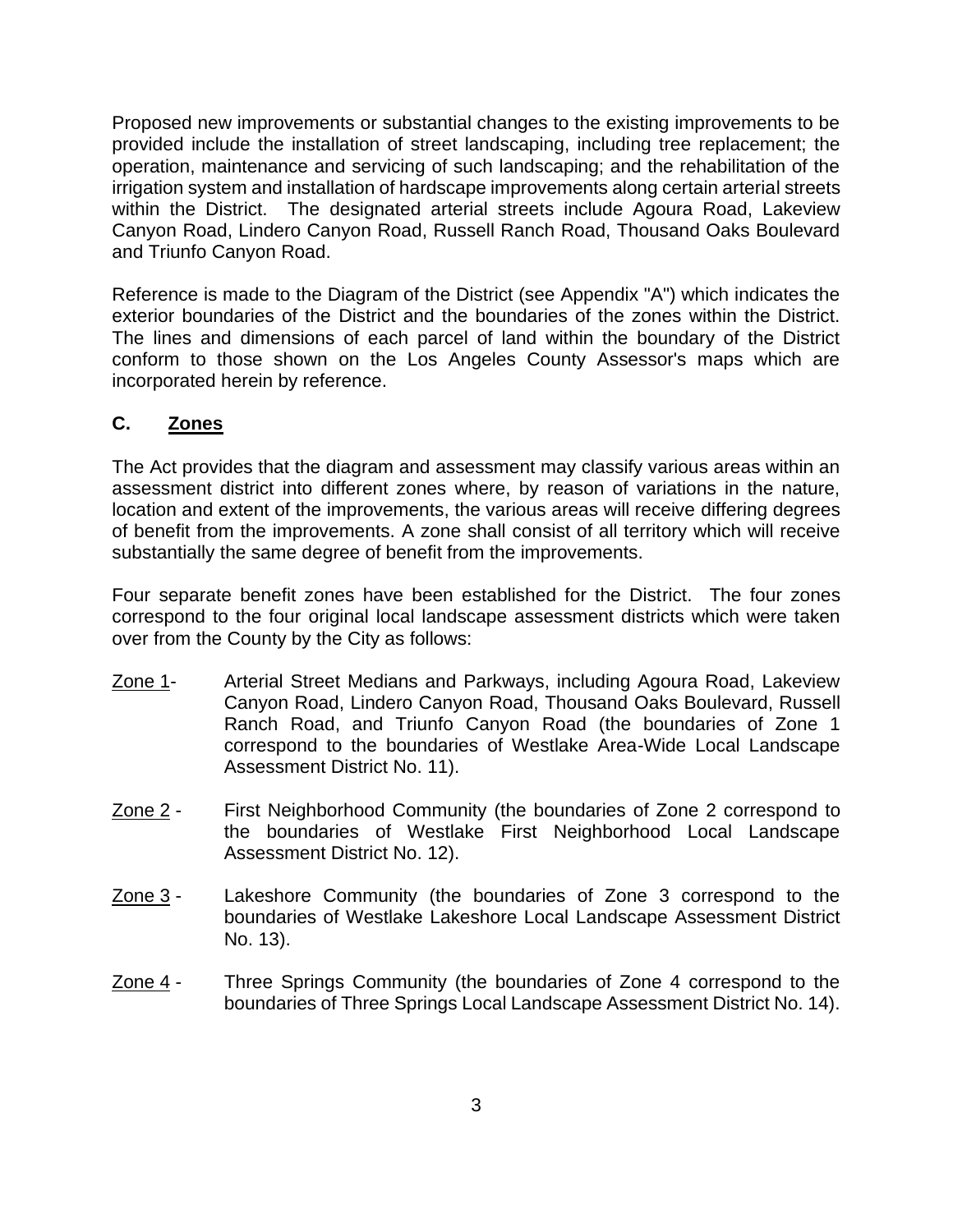Reference is made to the Diagram of the District attached hereto as Appendix "A" which indicates the boundaries of the Zones.

Zone 1 - Zone 1 includes all assessable lots and parcels within the City. Assessments will be levied against lots and parcels within Zone 1 to pay for the costs and expenses of the installation, operation, maintenance and servicing of City street and roadway landscaping and appurtenant facilities which provide a special benefit to all lots and parcels within the District, whether or not such lots and parcels are in close proximity to the landscaping. Landscaping improvements include landscaping installed within the medians and parkways of arterial streets within the City. The arterial streets include Agoura Road, Lakeview Canyon Road, Lindero Canyon Road, Russell Ranch Road, Thousand Oaks Boulevard and Triunfo Canyon Road.

Benefits derived from the installation, operation, maintenance and servicing of Zone 1 arterial street and roadway landscaping and appurtenant facilities are the beautification of the roadways which are traveled by all the residents within the City and the enhancement of the property values within the City because of these landscaped areas.

Benefits of the improvements include aesthetic enhancement, creation of a pleasant living and working environment, improved safety resulting from regular tree trimming and tree replacement and improved street sweeping operations. Properly maintained landscaping also improves erosion resistance and dust control. The arterial streets provide access to all lots and parcels in the District. The foregoing benefits enhance the value of all properties in the City.

Property values in a community are increased when public infrastructure is in place, improved, operable, safe, clean and maintained. Facilities that are unsafe or destroyed by the elements or vandalism decrease surrounding property values. Maintained facilities increase public safety, help reduce crime and enhance the overall quality of life and desirability of an area.

Zones 2, 3 and 4 - Assessments will be levied against all assessable parcels within Zone 2, Zone 3, and Zone 4 for the operation, maintenance and servicing of landscaping and appurtenant facilities in close proximity to those lots and parcels. Zone 2, Zone 3, and Zone 4 landscaping is located in the medians, parkways, and cul-de-sacs of the local streets within each of the Zones.

Benefits derived from the operation, maintenance and servicing of Zone 2, Zone 3, and Zone 4 landscaping are the beautification of the streets and roadways which are traveled by the residents of the various communities represented by the Zones and the enhancement of the property values within the Zones because of these landscaped areas.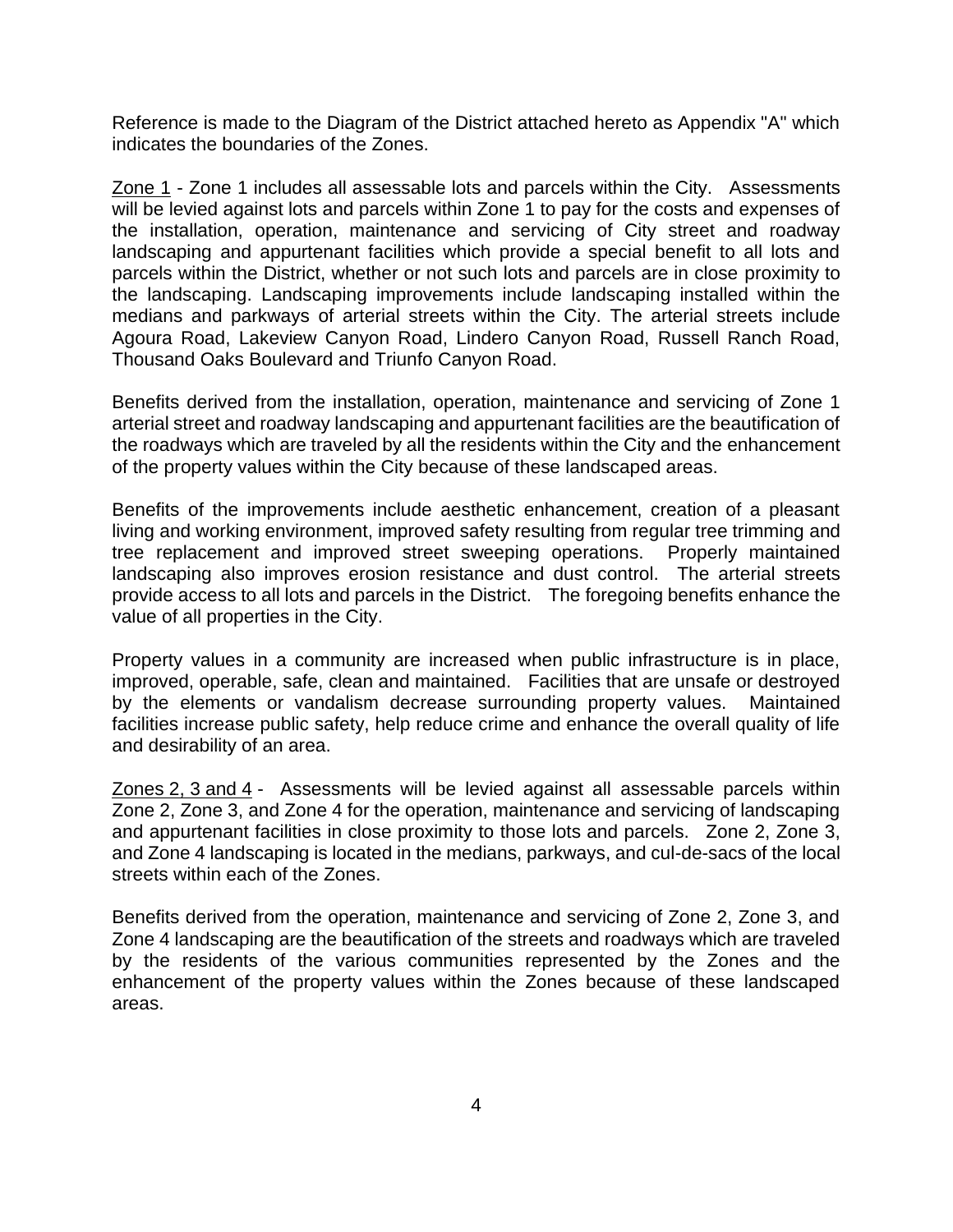Benefits of the improvements include aesthetic enhancement, creation of a pleasant living and working environment, improved safety resulting from regular tree trimming and tree replacement and improved street sweeping operations. Properly maintained landscaping also improves erosion resistance and dust control. The local streets provide access to all lots and parcels in the respective Zones. The foregoing benefits enhance the value of the property in the respective Zones.

#### **D. METHOD OF ASSESSMENT**

The Act states, in part, that, "The net amount to be assessed upon lands within an assessment district may be apportioned by any formula or method which fairly distributes the net amount among all assessable lots or parcels in proportion to the estimated benefits to be received by each such lot or parcel from the improvements." As discussed above, the District is divided into zones because each zone includes specific improvements which benefit that zone.

Zone 1 - Benefits derived from the installation, operation, maintenance and servicing of the roadway landscaping, and appurtenant facilities installed in arterial streets serving the Westlake Village community, are the beautification of the streets, roads and parkway areas which are traveled and used by all residents and property owners of the City, which result in the enhancement of the property values within the City of Westlake Village. It has been determined that all assessable lots and parcels within the City will receive a benefit from the improvements.

When the landscape maintenance districts were formed by the County of Los Angeles, it was assumed that all parcels received the same degree of benefit regardless of the size, configuration, zoning or land use of the parcel. The City continued to utilize this method of assessment after assuming control of and consolidating the districts. In order to allocate costs on a more equitable basis, a revised method of assessment was implemented for the 1993-94 fiscal year.

The revised method of assessment established the single family residential dwelling unit as the base assessment unit, with an Equivalent Dwelling Unit (EDU) of one. Non-residential parcels were then converted to equivalent dwelling units. The EDUs for commercial parcels were based on an average density of seven dwelling units per acre. The EDUs for recreational parcels were based on one-quarter of the benefit received by non-residential parcels or 1.75 EDUs per acre. Parcels that do not receive a special benefit were exempt from assessment and included dedicated open space, flood control facilities, public easements and public utilities.

The assessment formula recognizes that all properties within the City benefit from the installation, operation, maintenance and servicing of the landscaping and appurtenant facilities within the arterial streets. The benefits include aesthetic enhancement, creation of a pleasant living and working environment, improved safety benefits resulting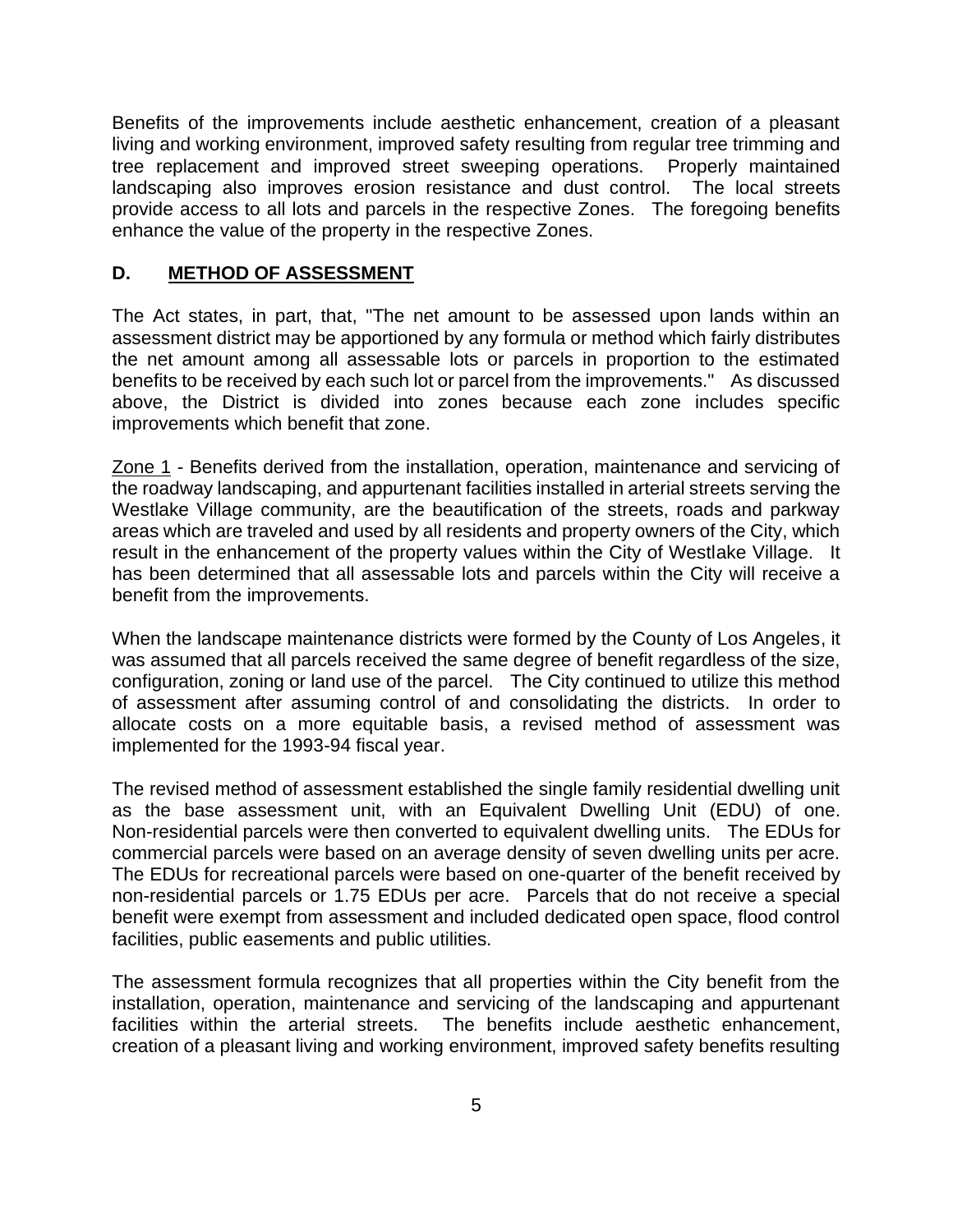from regular tree trimming and tree replacement programs, and improved street sweeping capabilities resulting from the trimming and replacement of trees which may otherwise interfere with the street sweeping operations. The foregoing benefits tend to enhance the value of all the lots and parcels throughout the City.

Zones 2, 3 & 4 - The landscaping and appurtenant facilities to be operated, maintained and serviced in Zones 2, 3 and 4 are located within the medians, parkways and cul-de-sacs of the local streets serving the First Neighborhood Community (Zone 2), the Lakeshore Community (Zone 3), and the Three Springs Community (Zone 4).

Benefits from the operation, maintenance and servicing of the landscaping and appurtenant facilities are the beautification of the streets and roadways which are traveled by the respective neighborhood residents and property owners, and the enhancement of the property values within the communities because of the proper maintenance of these landscaped areas. The lots and parcels in each neighborhood receive direct benefits from the landscaping within that community. Benefits include aesthetic enhancement, creation of a pleasant living and working environment, improved safety and aesthetic benefits resulting from regular tree trimming and tree replacement programs, and improved street sweeping capabilities resulting from the trimming and replacement of trees which may otherwise interfere with the street sweeping operations.

The foregoing benefits tend to enhance the value of all the lots and parcels in the respective Zones. Zones 2, 3 and 4 are comprised of single residential dwelling units and are approximately uniform in their land use. The one exception is the two acres of commercial property in Zone 2. It has been determined that all assessable lots and parcels within each of the zones benefit from the improvements based on the EDUs assigned to each parcel and, therefore, the cost for the operation, maintenance and servicing of the landscaping and appurtenant facilities is equitably spread among each assessable lot and parcel in the respective zones.

### **E. FUND ACCOUNTS**

In accordance with Article 4, Chapter 1 of the Act, any surplus including Ad Valorem and earned interest revenue or deficit in the improvement fund for the Assessment District shall be carried over into the next fiscal year. Zones 1, 2, 3 and 4 have projected surplus at the end of the 2020-2021 fiscal year. However, expenses in Zones 1, 2, 3 and 4 are exceeding assessment revenues. Use of Ad Valorem to subsidize spending in all zones prevents a need for assessments be raised, services reduced, or General Fund monies used to subsidize the districts.

Appendix B shows the installation, operation, maintenance and servicing costs for the 2020-2021 year, surplus or deficit carry-overs (where applicable), total net assessments, and assessments per parcel (or EDU) for each of the four zones within the District.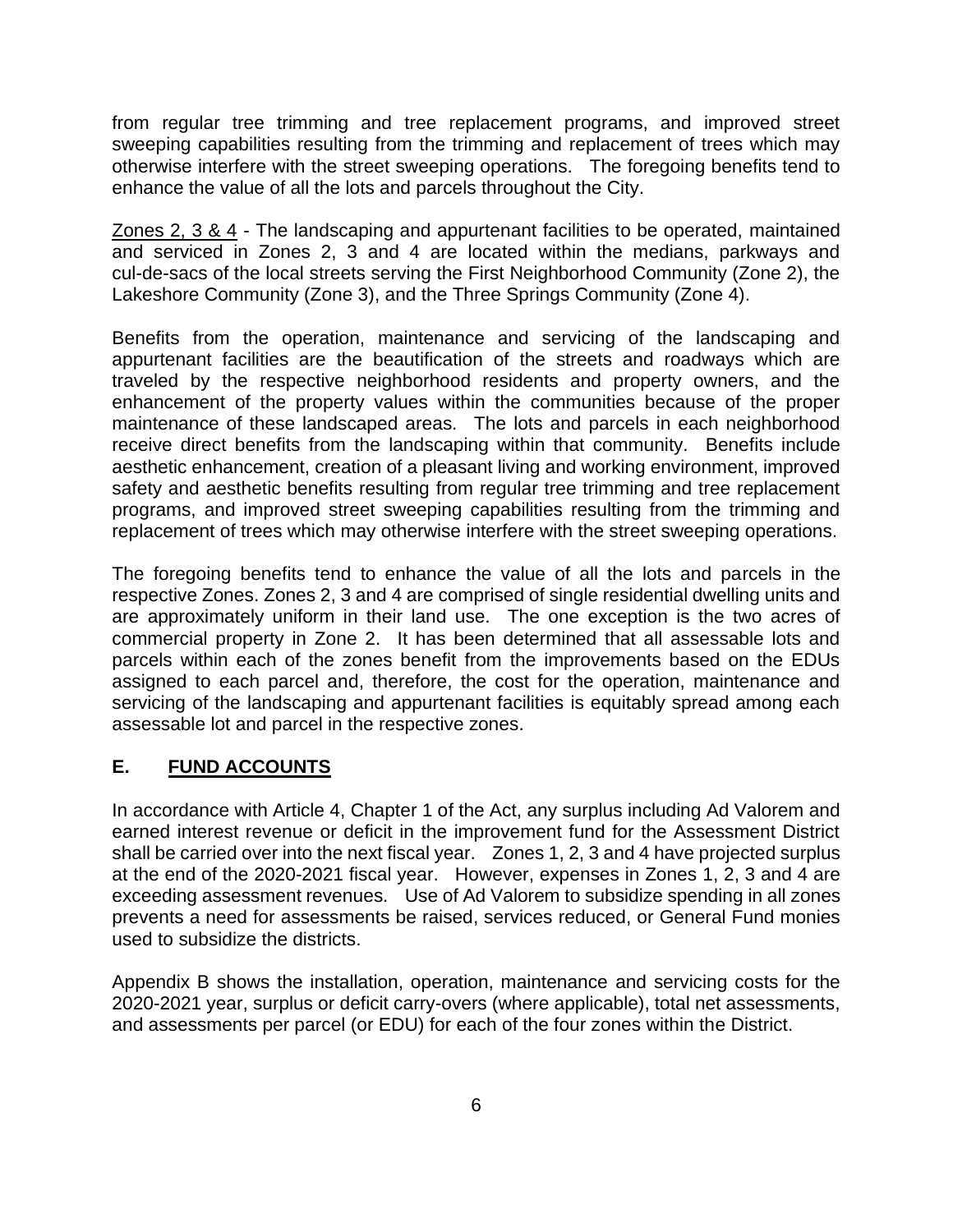The estimated budget in Appendix "B" shows in detail the projected itemized costs for each of the respective Zones.

### **F. ASSESSMENT ROLL**

All assessed parcels of real property are listed on the Assessment Roll which is on file in the office of the City Clerk at City Hall, and is hereby made a part of this Report by reference. The assessment roll states the net amount to be assessed upon assessable lands within the District, shows the assessment upon each parcel within the District, and describes each assessable lot or parcel of land within the District. These lots and parcels are more particularly described in the County assessment roll, which is on file in the office of the Los Angeles County Assessor and by reference is made a part of this Report.

# **G. COST ESTIMATES**

The estimated budget of the costs of installing, operating, maintaining and servicing the landscaping and appurtenant facilities of the District for fiscal year 2021-2022 is shown in Appendix "B" of this Report. This estimated budget is based on the financial summary and proposed budgets prepared by the City Manager and City Engineer.

Engineer's Report submitted by:

City Engineer



\_\_\_May 12, 2021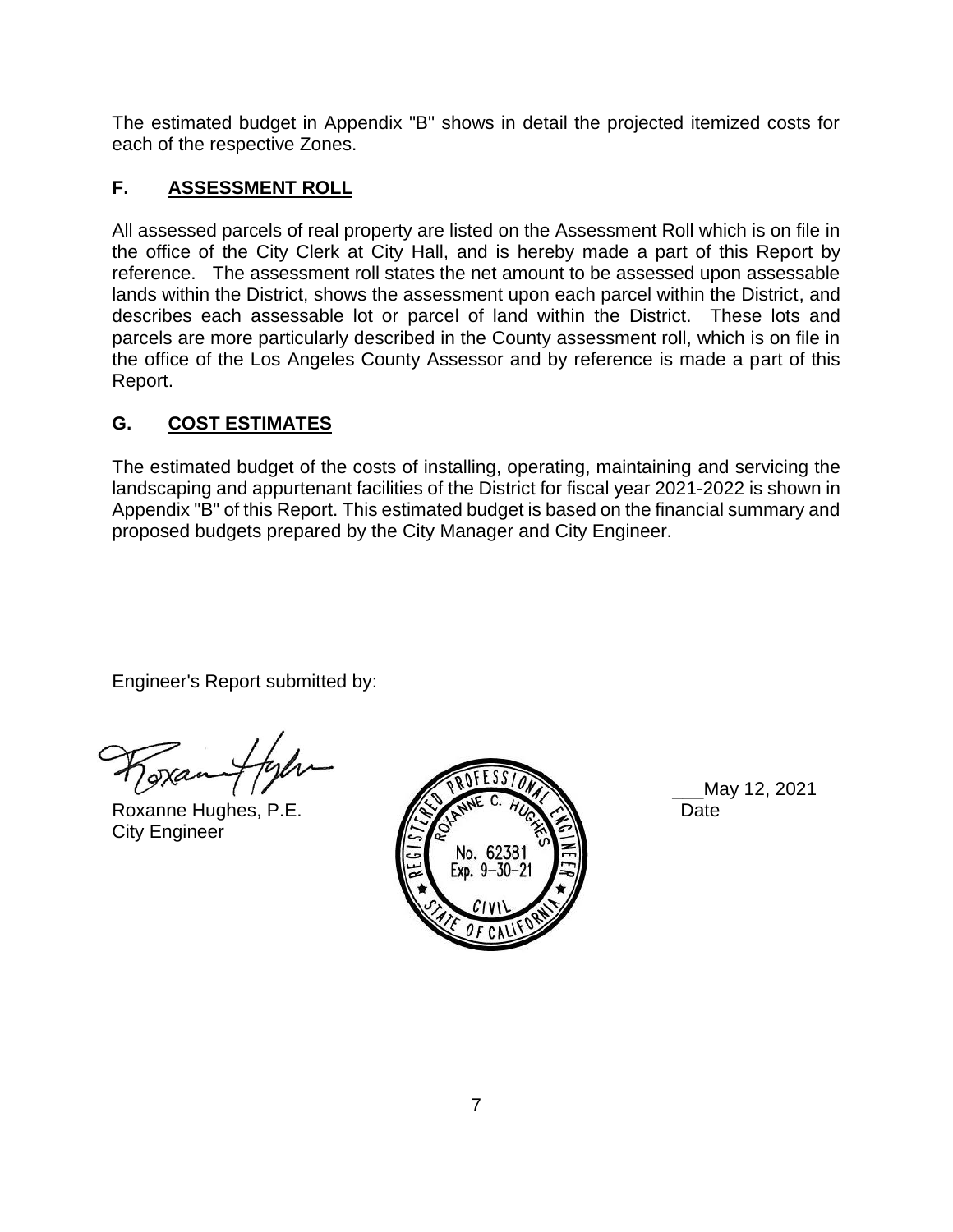# **APPENDIX A**

**ASSESSMENT DIAGRAMS** (Reduced)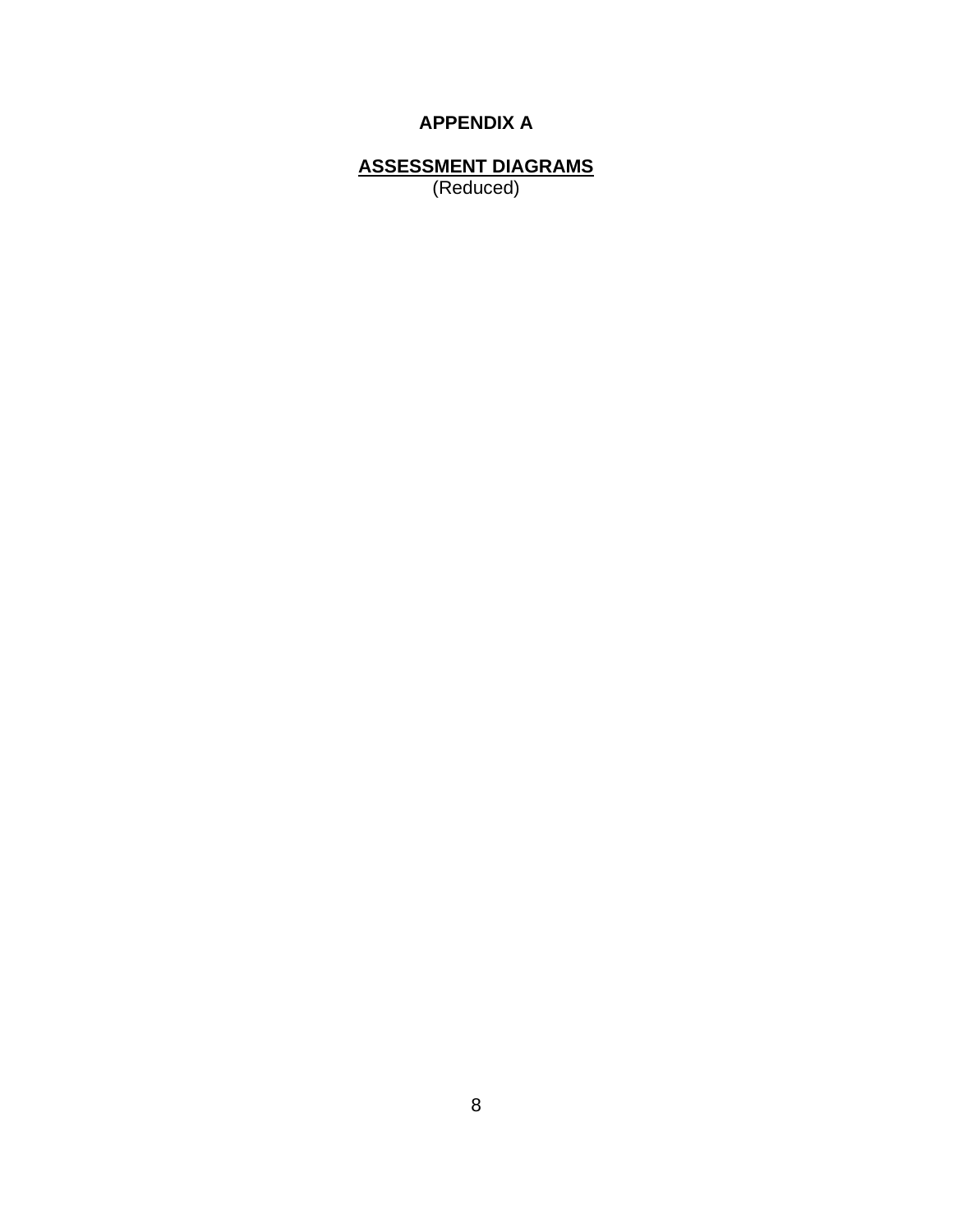# **ASSESSMENT DIAGRAM FOR LANDSCAPE MAINTENANCE PURPOSES CITY OF WESTLAKE VILLAGE LANDSCAPE MAINTENANCE ASSESSMENT DISTRICT 1, ZONES 1-4 AND ASSESSMENT DISTRICT 15**

LANDSCAPE AND LIGHTING ACT OF 1972 CITY OF WESTLAKE VILLAGE COUNTY OF LOS ANGELES, STATE OF CALIFORNIA



District 1, Zone 2 - First Neighborhood Community

District 1, Zone 3 - Lakeshore Community

Parkway Landscape

DETAIL

Traffic Island

**Landscape** 

District 1, Zone 4 - Three Springs Community

District 15 - Westlake Spectrum Business Park, Tract 43744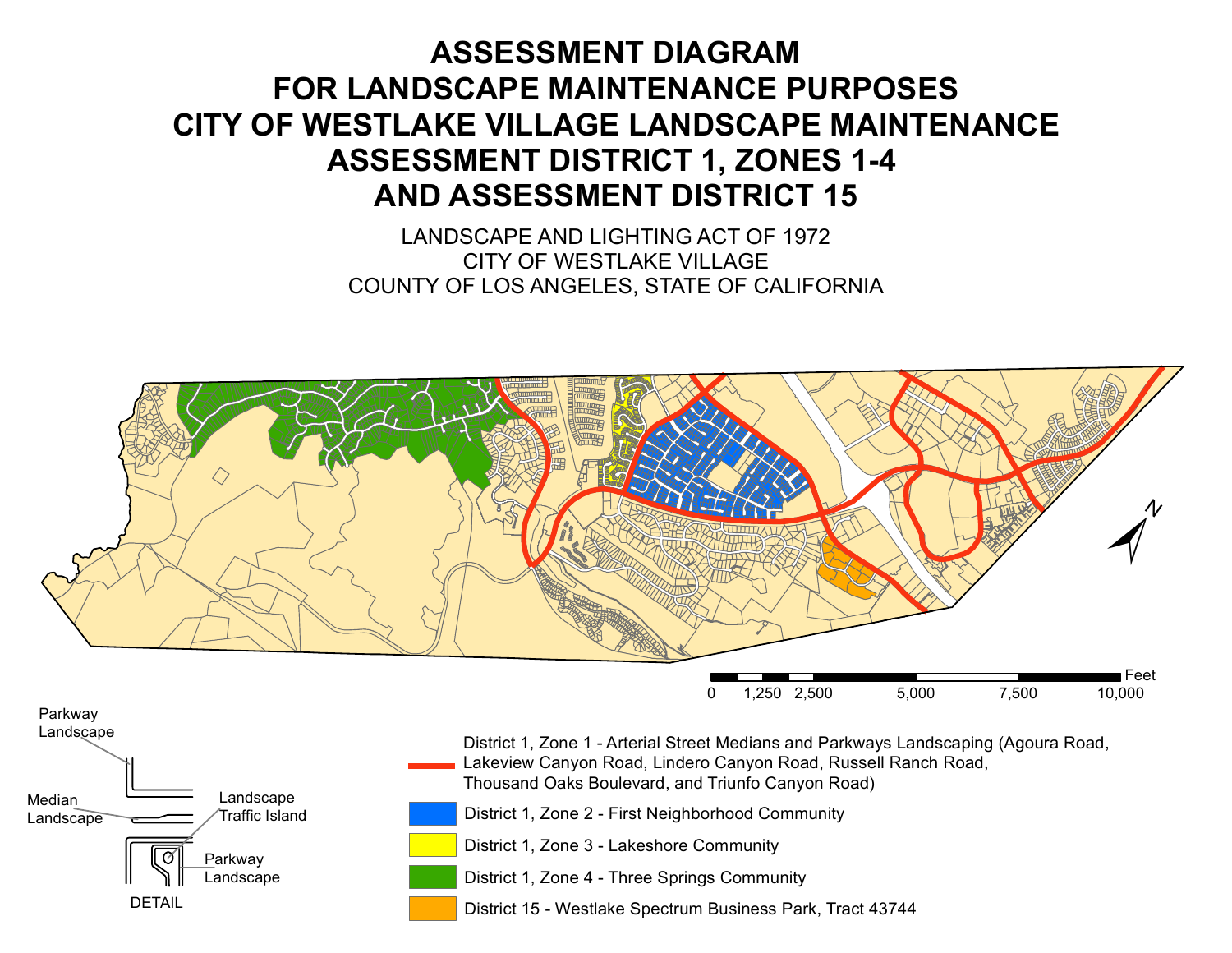# **APPENDIX B**

# **ESTIMATED BUDGETS**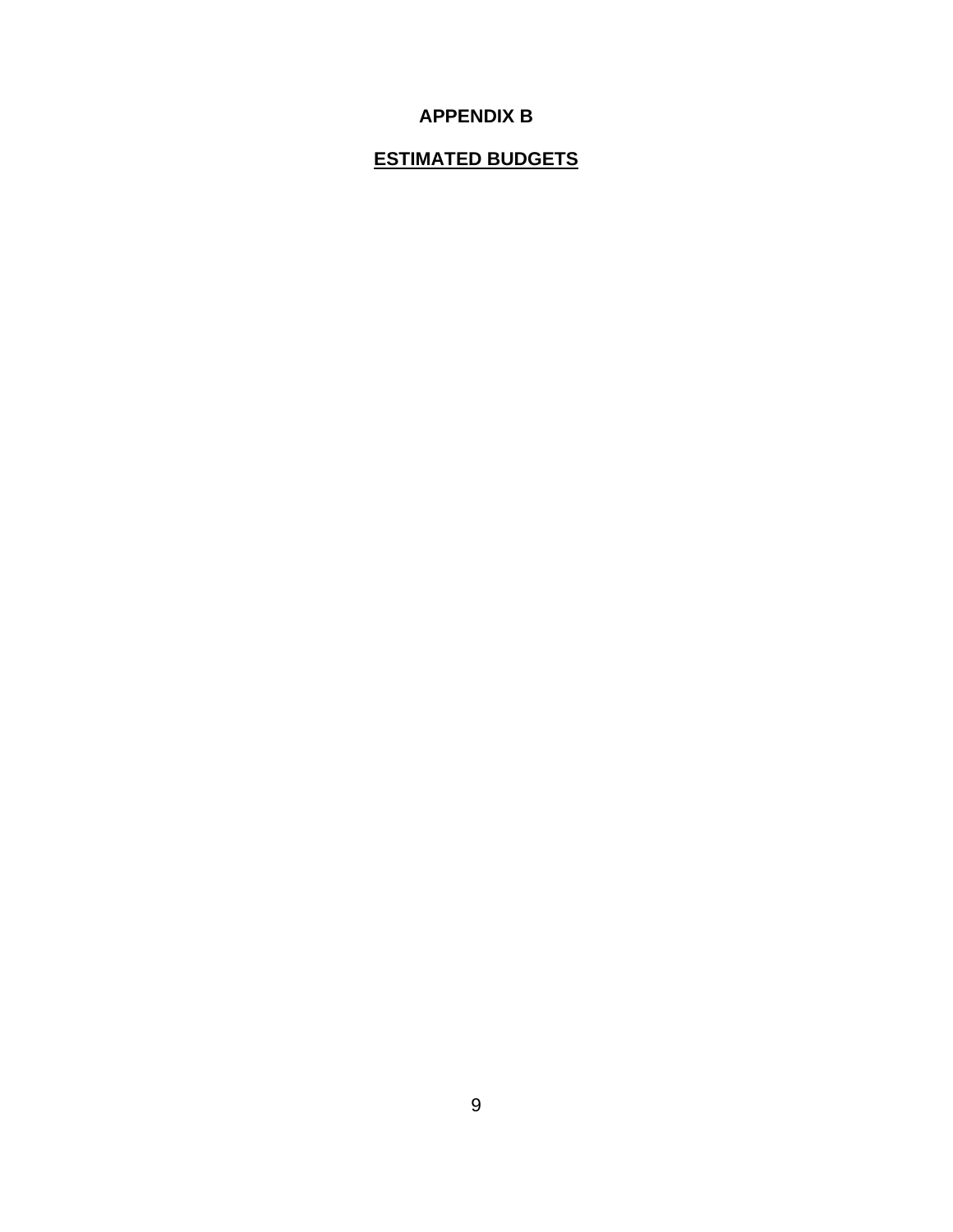### **Landscape Maintenance Assessment District No. 1**

# **FY 2020-21 FUND BALANCE**

| <b>Total Beginning Fund</b><br><b>Balance 6/30/20</b> | District-Zone | Distribution % | <b>Amount</b> |
|-------------------------------------------------------|---------------|----------------|---------------|
| \$341,871                                             | 1-1           | 44%            | \$149,031     |
|                                                       | $1 - 2$       | 33%            | \$114,300     |
|                                                       | $1 - 3$       | 9%             | \$30,500      |
|                                                       | $1 - 4$       | 10%            | \$33,040      |
|                                                       | 15            | 4%             | \$15,000      |

| Zone No.          | <b>Beginning</b><br><b>Fund Balance</b><br>6/30/20 |         |                                        | Revenue FY 20-21 |                    | FY 20-21 | FY 20-21 Projected<br><b>Ending Fund</b> |                |         |  |
|-------------------|----------------------------------------------------|---------|----------------------------------------|------------------|--------------------|----------|------------------------------------------|----------------|---------|--|
|                   |                                                    |         | Ad Valorem &<br><b>Earned Interest</b> |                  | <b>Assessments</b> |          | <b>Expense</b>                           | <b>Balance</b> |         |  |
|                   | \$                                                 | 149,031 | \$                                     | 590,664          | \$                 | 108,650  | $<$ \$581,800>                           | \$             | 266,545 |  |
| 2                 | \$                                                 | 114,300 |                                        |                  | \$                 | 57,600   | $<$ \$112,100 $>$                        | \$             | 59,800  |  |
| 3                 | \$                                                 | 30,500  |                                        |                  | \$                 | 13,700   | $<$ \$27,250 $>$                         | \$             | 16,950  |  |
| 4                 | \$                                                 | 33,040  |                                        |                  | \$                 | 13,630   | $<$ \$31,200 $>$                         | \$             | 15,470  |  |
| <b>Total 1-4:</b> | \$                                                 | 326,871 | \$                                     | 590,664          | \$                 | 193,580  | $<$ \$752,350>                           |                | 358,765 |  |

# **FY 2021-22 FUND BALANCE**

|                   | <b>Beginning</b><br><b>Fund Balance</b><br>6/30/21 |         | Revenue FY 21-22                       |         |                    |         |                            | FY 21-22 Projected                   |         |  |  |
|-------------------|----------------------------------------------------|---------|----------------------------------------|---------|--------------------|---------|----------------------------|--------------------------------------|---------|--|--|
| Zone No.          |                                                    |         | Ad Valorem &<br><b>Earned Interest</b> |         | <b>Assessments</b> |         | FY 21-22<br><b>Expense</b> | <b>Ending Fund</b><br><b>Balance</b> |         |  |  |
|                   | \$                                                 | 266,545 | \$                                     | 596,570 | \$                 | 108,650 | $<$ \$562,500>             | \$                                   | 409,265 |  |  |
| 2                 | \$                                                 | 59,800  |                                        |         | \$                 | 57,600  | $<$ \$117,400>             | \$                                   |         |  |  |
| 3                 | \$                                                 | 16,950  |                                        |         | \$                 | 13,700  | $<$ \$30,650>              | \$                                   |         |  |  |
| 4                 | \$                                                 | 15,470  |                                        |         | \$                 | 13,630  | $<$ \$29,100 $>$           | \$                                   |         |  |  |
| <b>Total 1-4:</b> | \$                                                 | 358,765 | \$                                     | 596,570 | S                  | 193,580 | $<$ \$739,650>             |                                      | 409,265 |  |  |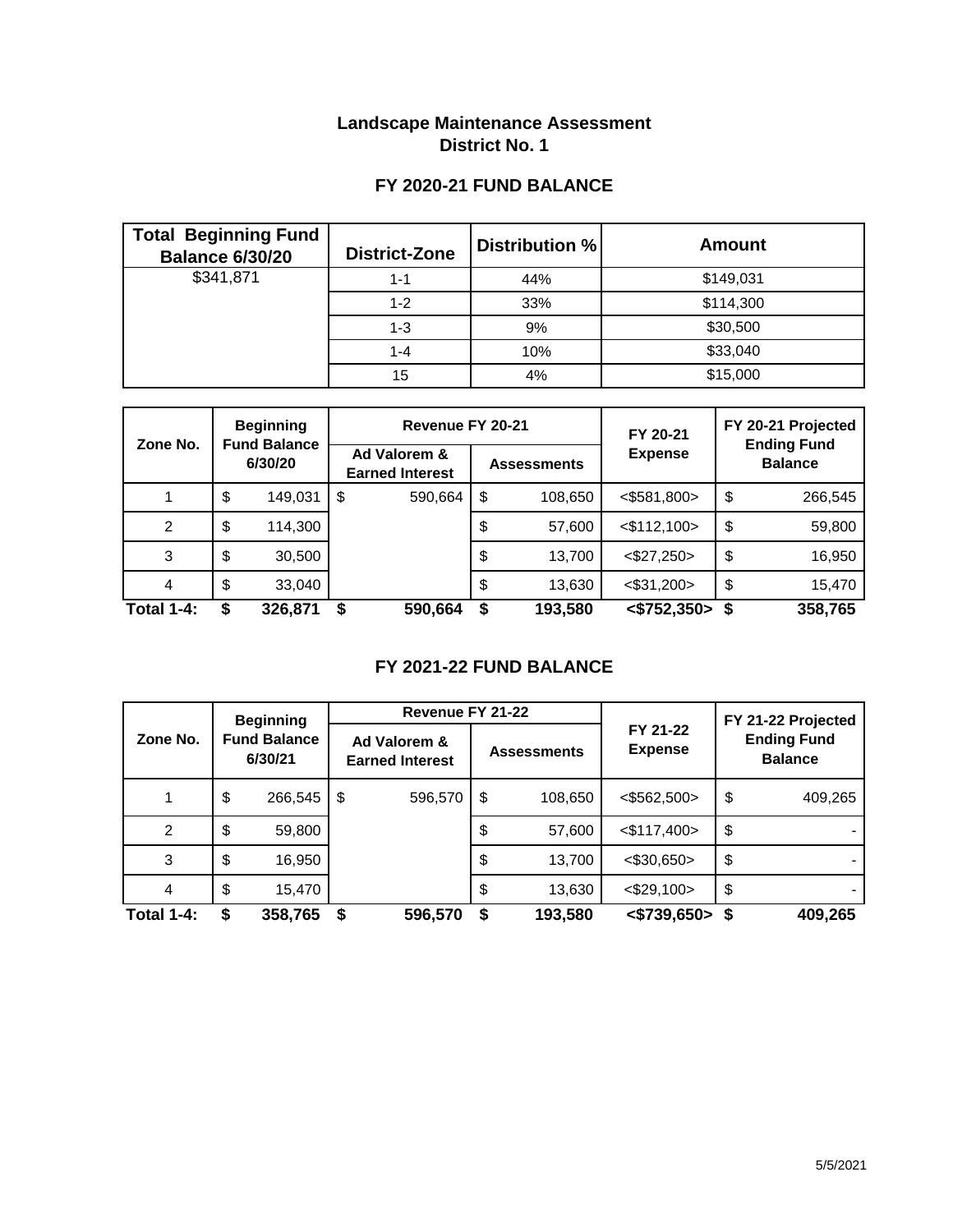Landscape Maintenance Assessment (FY 2021-2022)

#### *Zone 1*

*ARTERIAL STREETS - (MEDIANS AND PARKWAYS)*

*ACCOUNT NO. 4710* (6448.14 EDUs)

|    |    |     |                                                                | <b>Approved FY</b><br>20-21<br><b>Budget</b> |    | Projected<br>FY 20-21<br><b>Expenses</b> | Proposed<br>FY 21-22<br><b>Budget</b> |
|----|----|-----|----------------------------------------------------------------|----------------------------------------------|----|------------------------------------------|---------------------------------------|
| А. |    |     | ARTERIAL STREETS OPERATION & MAINTENANCE COSTS                 |                                              |    |                                          |                                       |
|    | 1. |     | <b>Employee Service</b>                                        |                                              |    |                                          |                                       |
|    |    | 013 | Overtime                                                       |                                              |    |                                          |                                       |
|    |    | 015 | Administration & Inspection                                    | \$                                           |    |                                          |                                       |
|    |    | 021 | <b>PERS Retirement</b>                                         | \$                                           |    |                                          |                                       |
|    |    | 030 | Medical Insurance                                              | \$                                           |    |                                          |                                       |
|    |    | 040 | Workers Compensation                                           | \$                                           |    |                                          |                                       |
|    |    | 042 | Unemployment Insurance                                         | \$                                           |    |                                          |                                       |
|    |    | 043 | Medicare                                                       | \$                                           |    |                                          |                                       |
|    |    | 045 | Deferred Comp                                                  | \$                                           |    |                                          |                                       |
|    | 2. |     | <b>Operational Expenses</b>                                    |                                              |    |                                          |                                       |
|    |    | 110 | Contract Services - Legal                                      | \$<br>3,000                                  | \$ | 1,000                                    | \$<br>3,000                           |
|    |    | 180 | Utilities - Water                                              | \$<br>125,000                                | \$ | 125,000                                  | \$<br>125,000                         |
|    |    | 182 | Utilities - Electric                                           | \$<br>15,000                                 | \$ | 15,000                                   | \$<br>15,000                          |
|    |    | 214 | <b>Tree Trimming</b>                                           | \$<br>105,000                                | \$ | 105,000                                  | \$<br>65,000                          |
|    |    | 260 | Contract Services - Asmt. Engineering                          | \$<br>12,000                                 | \$ | 12,000                                   | \$<br>12,000                          |
|    |    | 271 | Contract Services - General City Landscape Architect Services  | \$<br>20,000                                 | S  | 20,000                                   | \$<br>10,000                          |
|    |    | 274 | Pest Control                                                   | \$0                                          |    | \$0                                      | \$8,500                               |
|    |    | 276 | Contract Services - Landscape Maintenance                      | \$<br>299,800                                | \$ | 299,800                                  | \$<br>320,000                         |
|    |    | 292 | <b>Urban Reforestation</b>                                     |                                              |    |                                          |                                       |
|    |    | 391 | Contingency                                                    | \$<br>4,000                                  |    | \$4,000                                  | \$4,000                               |
|    | 3. |     | <b>Capital Outlay</b>                                          |                                              |    |                                          |                                       |
|    |    |     |                                                                |                                              |    |                                          |                                       |
|    |    |     | <b>TOTAL ZONE 1</b>                                            | \$583,800                                    |    | \$581,800                                | \$562,500                             |
| В. |    |     | <b>REVENUE SOURCE</b>                                          |                                              |    |                                          |                                       |
|    |    | 23  | Projected FY 2021-22 Beginning Fund Balance (District Reserve) |                                              |    |                                          | \$<br>266,545                         |
|    |    | 23  | FY 2021-2022 Ad Valorem Tax Funding and Earned Interest        |                                              |    |                                          | \$<br>596,570                         |
|    |    | 23  | Projected FY 2021-2022 Assessment Funding                      |                                              |    |                                          | \$<br>108,650                         |
|    |    |     | Projected Assessment FY 2021-2022 Per EDU                      |                                              |    |                                          | \$<br>16.85                           |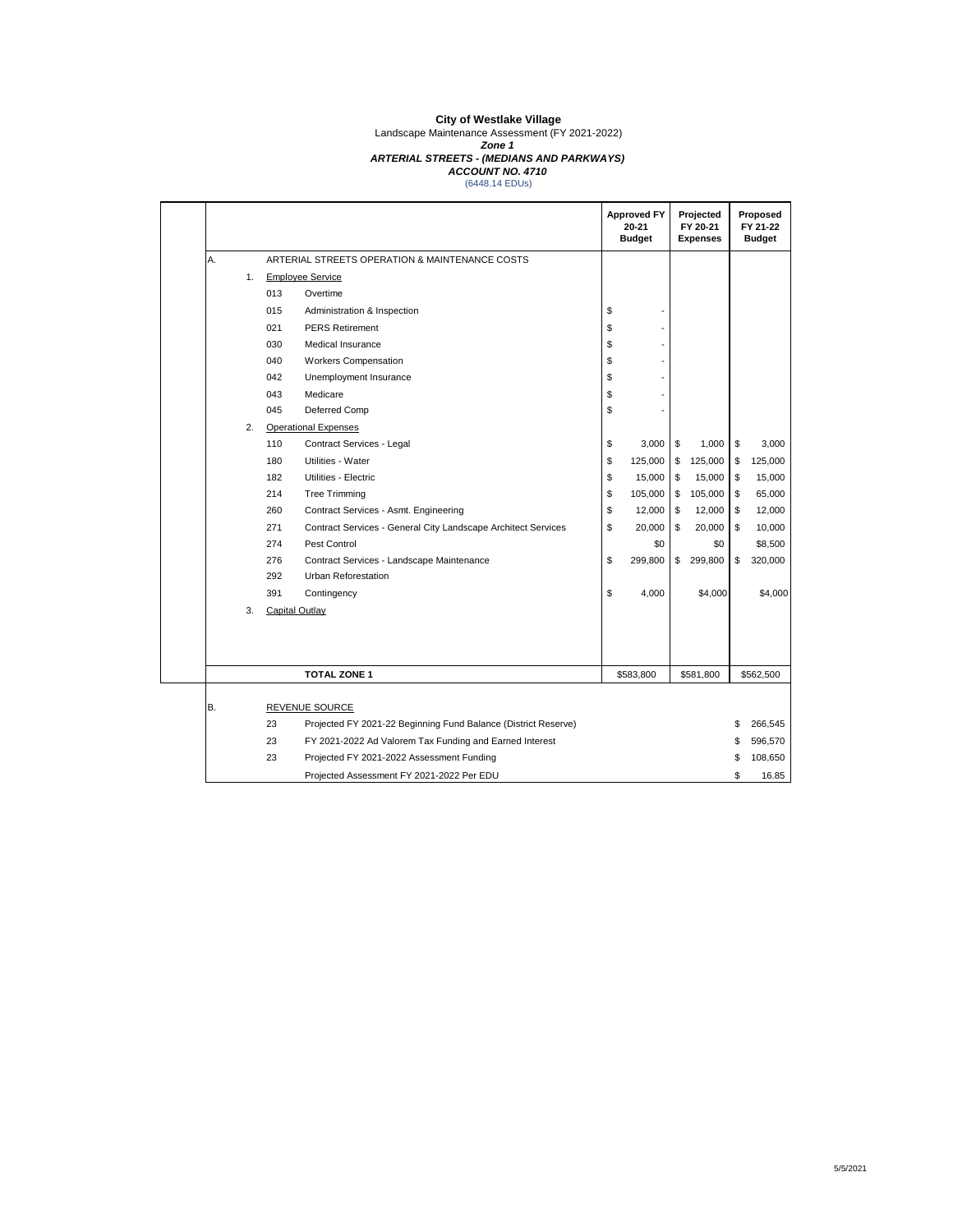Landscape Maintenance Assessment (FY 2021-2022)

#### *Zone 2*

#### **ACCOUNT NO. 4711** *FIRST NEIGHBORHOOD COMMUNITY*

(914 EDUs)

|    |    |     |                                                                | <b>Approved FY</b><br>20-21 Budget |    | <b>Projected FY</b><br>$20 - 21$<br><b>Expenses</b> |    | <b>Proposed FY</b><br>$20 - 21$<br><b>Budget</b> |
|----|----|-----|----------------------------------------------------------------|------------------------------------|----|-----------------------------------------------------|----|--------------------------------------------------|
| Α. |    |     | <b>OPERATION &amp; MAINTENANCE COSTS</b>                       |                                    |    |                                                     |    |                                                  |
|    | 1. |     | <b>Employee Service</b>                                        |                                    |    |                                                     |    |                                                  |
|    |    | 013 | Overtime                                                       |                                    |    |                                                     |    |                                                  |
|    |    | 015 | Administration & Inspection                                    |                                    |    |                                                     |    |                                                  |
|    |    | 021 | <b>PERS Retirement</b>                                         |                                    |    |                                                     |    |                                                  |
|    |    | 030 | <b>Medical Insurance</b>                                       |                                    |    |                                                     |    |                                                  |
|    |    | 040 | <b>Workers Compensation</b>                                    |                                    |    |                                                     |    |                                                  |
|    |    | 042 | Unemployment Insurance                                         |                                    |    |                                                     |    |                                                  |
|    |    | 043 | Medicare                                                       |                                    |    |                                                     |    |                                                  |
|    |    | 045 | Deferred Comp                                                  |                                    |    |                                                     |    |                                                  |
|    | 2. |     | <b>Operational Services</b>                                    |                                    |    |                                                     |    |                                                  |
|    |    | 110 | Contract Services - Legal                                      | \$<br>1,500                        | \$ |                                                     | \$ | 1,500                                            |
|    |    | 180 | Utilities - Water                                              | \$<br>45,000                       | \$ | 45,000                                              | \$ | 45,000                                           |
|    |    | 260 | Contract Services - Asmt. Engineering                          | \$<br>2,500                        | \$ | 2,500                                               | \$ | 2,500                                            |
|    |    | 276 | Contract Services - Landscape Maintenance                      | \$<br>63,100                       | \$ | 63,100                                              | \$ | 66,900                                           |
|    |    | 391 | Contingency                                                    | \$<br>1,500                        | \$ | 1,500                                               | \$ | 1,500                                            |
|    | 3. |     | Capital Outlay                                                 |                                    |    |                                                     |    |                                                  |
|    |    |     | <b>Total Capital Outlay</b>                                    |                                    |    |                                                     |    |                                                  |
|    |    |     | <b>TOTAL ZONE 2</b>                                            | \$<br>113,600                      | \$ | 112,100                                             | \$ | 117,400                                          |
| Β. |    |     | <b>REVENUE SOURCE</b>                                          |                                    |    |                                                     |    |                                                  |
|    |    | 23  | Projected FY 2021-22 Beginning Fund Balance (District Reserve) |                                    |    |                                                     | \$ | 59,800                                           |
|    |    | 23  | Projected FY 2021-22 Assessment Funding                        |                                    |    |                                                     | \$ | 57,600                                           |
|    |    |     | Projected Assessment FY 2021-22 Per EDU                        |                                    |    |                                                     | \$ | 63.02                                            |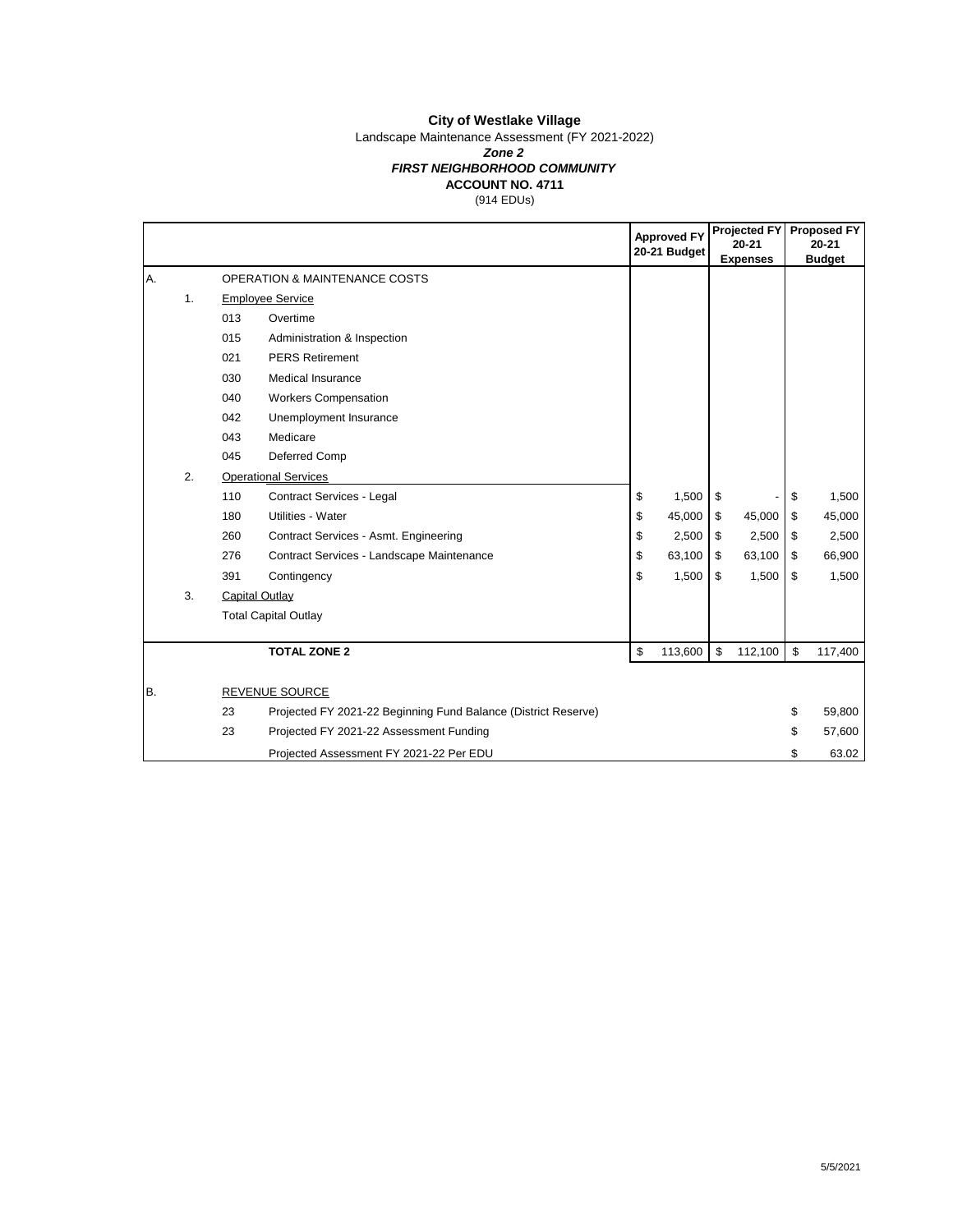Landscape Maintenance Assessment (FY 2021-2022)

**Zone 3**

#### **LAKESHORE NEIGHBORHOOD COMMUNITY**

**ACCOUNT NO. 4712**

(284 EDUs)

|    |    |     |                                                                | <b>Approved FY</b><br>$20 - 21$<br><b>Budget</b> |    | <b>Projected FY</b><br>$20 - 21$<br><b>Expenses</b> |    | <b>Proposed FY</b><br>21-22 Budget |
|----|----|-----|----------------------------------------------------------------|--------------------------------------------------|----|-----------------------------------------------------|----|------------------------------------|
| A. |    |     | <b>OPERATION &amp; MAINTENANCE COSTS</b>                       |                                                  |    |                                                     |    |                                    |
|    | 1. |     | <b>Employee Service</b>                                        |                                                  |    |                                                     |    |                                    |
|    |    | 013 | Overtime                                                       |                                                  |    |                                                     |    |                                    |
|    |    | 015 | Administration & Inspection                                    |                                                  |    |                                                     |    |                                    |
|    |    | 021 | <b>PERS Retirement</b>                                         |                                                  |    |                                                     |    |                                    |
|    |    | 030 | Medical Insurance                                              |                                                  |    |                                                     |    |                                    |
|    |    | 040 | <b>Workers Compensation</b>                                    |                                                  |    |                                                     |    |                                    |
|    |    | 042 | Unemployment Insurance                                         |                                                  |    |                                                     |    |                                    |
|    |    | 043 | Medicare                                                       |                                                  |    |                                                     |    |                                    |
|    |    | 045 | Deferred Comp                                                  |                                                  |    |                                                     |    |                                    |
|    | 2. |     | <b>Operational Service</b>                                     |                                                  |    |                                                     |    |                                    |
|    |    | 110 | Contract Services - Legal                                      | \$<br>500                                        | \$ |                                                     | \$ | 500                                |
|    |    | 180 | Utilities - Water                                              | \$<br>13,000                                     | \$ | 13,000                                              | \$ | 13,000                             |
|    |    | 260 | Contract Services - Asmt. Engineering                          | \$<br>650                                        | \$ | 650                                                 | \$ | 650                                |
|    |    | 276 | Contract Services - Landscape Maintenance                      | \$<br>13,600                                     | \$ | 13,600                                              | \$ | 16,000                             |
|    |    | 391 | Contingency                                                    | \$<br>500                                        | \$ |                                                     | \$ | 500                                |
|    | 3. |     | Capital Outlay                                                 |                                                  |    |                                                     |    |                                    |
|    |    |     | <b>Total Capital Outlay</b>                                    |                                                  |    |                                                     |    |                                    |
|    |    |     | <b>TOTAL ZONE 3</b>                                            | \$28,250                                         |    | \$27,250                                            |    | \$30,650                           |
| B. |    |     | REVENUE SOURCE                                                 |                                                  |    |                                                     |    |                                    |
|    |    | 23  | Projected FY 2021-22 Beginning Fund Balance (District Reserve) |                                                  |    |                                                     | \$ | 16,950                             |
|    |    | 23  | Projected FY 2021-22 Assessment Funding                        |                                                  |    |                                                     | \$ | 13,700                             |
|    |    |     | Projected Assessment FY 2021-22 Per EDU                        |                                                  |    |                                                     | \$ | 48.24                              |